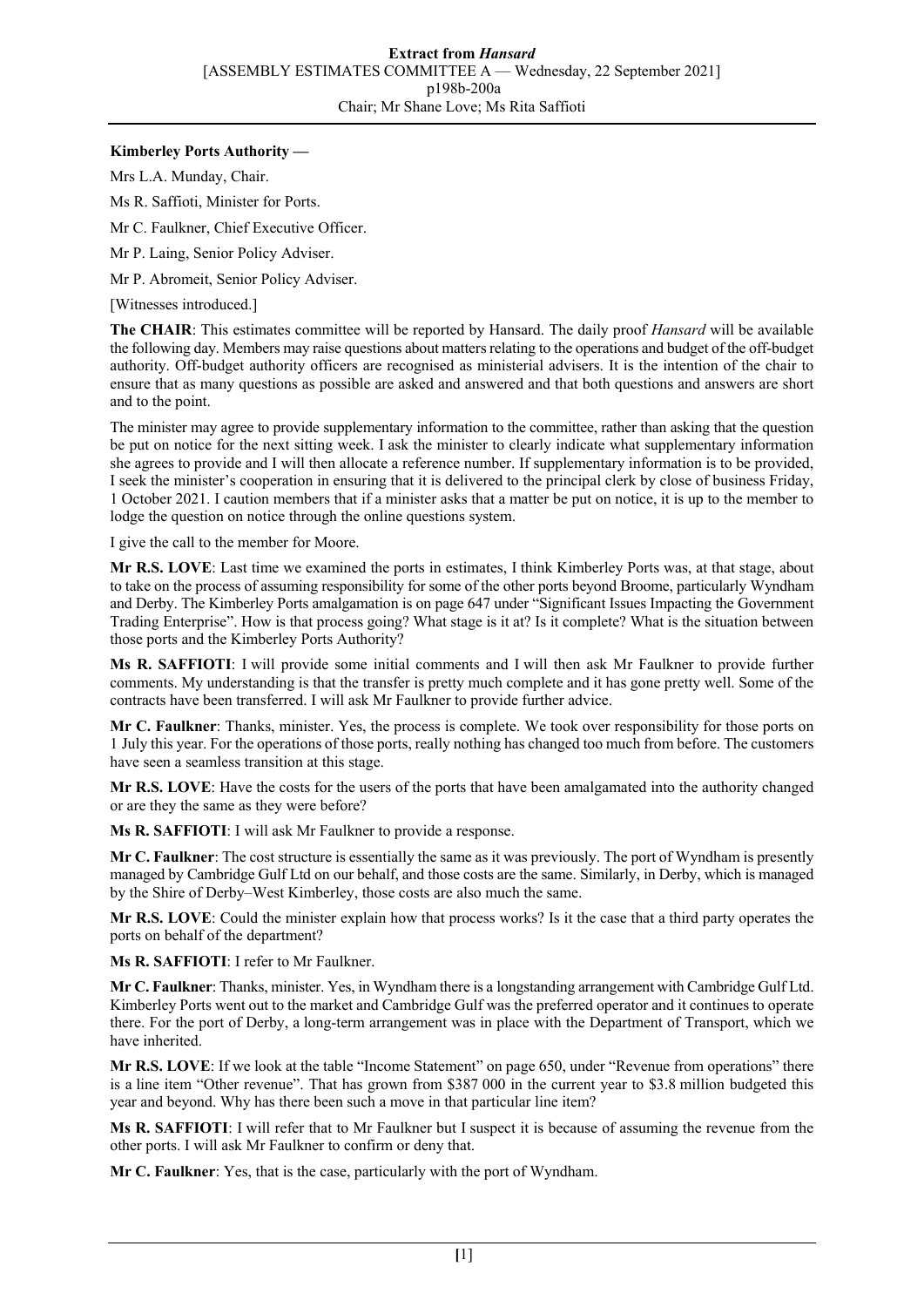**Mr R.S. LOVE**: The arrangement at Wyndham is that the Cambridge group—I forget the actual name—operates the port and pays the port authority an amount that reflects some sort of a share of revenue. Is that how it works?

**Ms R. SAFFIOTI**: I will refer to Mr Faulkner.

**Mr C. Faulkner**: The numbers in front of the member show the full revenue that is collected by Cambridge Gulf Ltd and also the full expenses. The member can see that the figures in both lines have gone up.

**Mr R.S. LOVE**: It is obviously a much smaller operation than the port of Broome, or the operation the chief executive officer was running before. It is about a quarter of the size or probably less.

I refer again to "Significant Issues Impacting the Government Trading Enterprise" on page 647. There is a bit of an update on the progress of the Kimberley marine support base. How much funding has been allocated towards that?

**Ms R. SAFFIOTI**: I am not sure whether we have allocated any funding towards it but we have given it access to the Kimberley Ports Authority seabed and landholdings. We have given it some access to the support base of Kimberley Ports. That was under an agreement that was struck in 2019. The support base is working through some of the technology and testing the concept, as I understand it. It was to reach a conclusion to its agreement as soon as possible but it is working with industry and itself as it continues to finalise the structure of the support base. As I understand it, it is testing what the proposed base would look like, and final investment decisions will be made. Is that correct, Mr Faulkner?

**Mr C. Faulkner**: Yes, minister.

[2.40 pm]

**Mr R.S. LOVE**: Again I have a question on a financial matter. Going back to the same "Income Statement" at page 650, under the heading "Expenses" there is a significant change in the line item "Supplies and services". It seems to dramatically fluctuate. It has gone from \$2 million to \$7 million and \$7 million thereafter. In the response the minister gave earlier, I think she mentioned that the full cost of the other port was reflected there, as was the full revenue. The costs seem to have gone up by \$5 million and the revenue has gone up by \$3 million. I take it there is not actually a net profit coming from the port?

**Ms R. SAFFIOTI**: I can confirm that there is no net profit, as demonstrated on the net profit and loss line; it is minus \$3 million. The Kimberley Ports Authority has struggled over time to make sure it returns a profit, but activities like the support base, for example, would help to generate further revenue for the port. We are continually looking at how the port can attract more activity and business, but Kimberley Ports has a history of struggling to return profits.

**Mr R.S. LOVE**: Given the rather remote nature of some of the port structures and today's announcement about mandatory vaccination—we spoke about this during the hearing with the Mid West Ports Authority—will vaccination rates and access to vaccination in the Kimberley be similar?

**Ms R. SAFFIOTI**: I think Broome has had some success recently. People in Broome have had access to vaccination for a long time and more recently to specific vaccination drives. We will continue to work, through Health, with the ports to make sure that we can prioritise access to vaccination, particularly in places like Wyndham and Derby. Again, my experience, particularly in Derby, is that people have had access to the vaccine. We will continue to work, through Health, with all regional ports to try to support vaccination access as much as we can to ensure that all port workers have the ability to get vaccinated. But, as I said, the rate of vaccination has been very strong across all our ports.

**Mr R.S. LOVE**: I refer to page 647 and the significant issues impacting the government trading enterprise. Paragraphs 3, 4 and 5 under the heading "Trade Outlook (Commodities, Cargo and Cruise)" do not appear to be positive, given that the expectation that cruise shipping will continue to increase is dependent on a lot of things. What is on the horizon, if anything, for Kimberley Ports in terms of increasing profitability and throughput? Can the minister point to any projects, proponents or potential markets for the ports?

**Ms R. SAFFIOTI**: We see a lot of prospectivity in supporting offshore oil and gas activities. I think there is eagerness to win back some work from some of our major resources companies and to use Broome port as a supplier base. We are very keen to see what we can do in the oil and gas sector. One of the issues with the oil and gas sector over the past couple of years, or since COVID hit, is that it has pulled back a lot of its exploration and other activities off the Kimberley. The industry has not been as active and therefore has not required vessels and access to the port as much as before. Of course, there is work continuing to support oil and gas, agriculture and cruise ships—when they become popular again. I would say they are probably the priorities. Does Mr Faulkner have anything to add?

**Mr C. Faulkner**: Thanks, minister. There are some proponents in the mining industries as well in the West Kimberley and the East Kimberley. If they come to fruition, it will help Kimberley Ports. Certainly, our major focus in Broome is oil and gas.